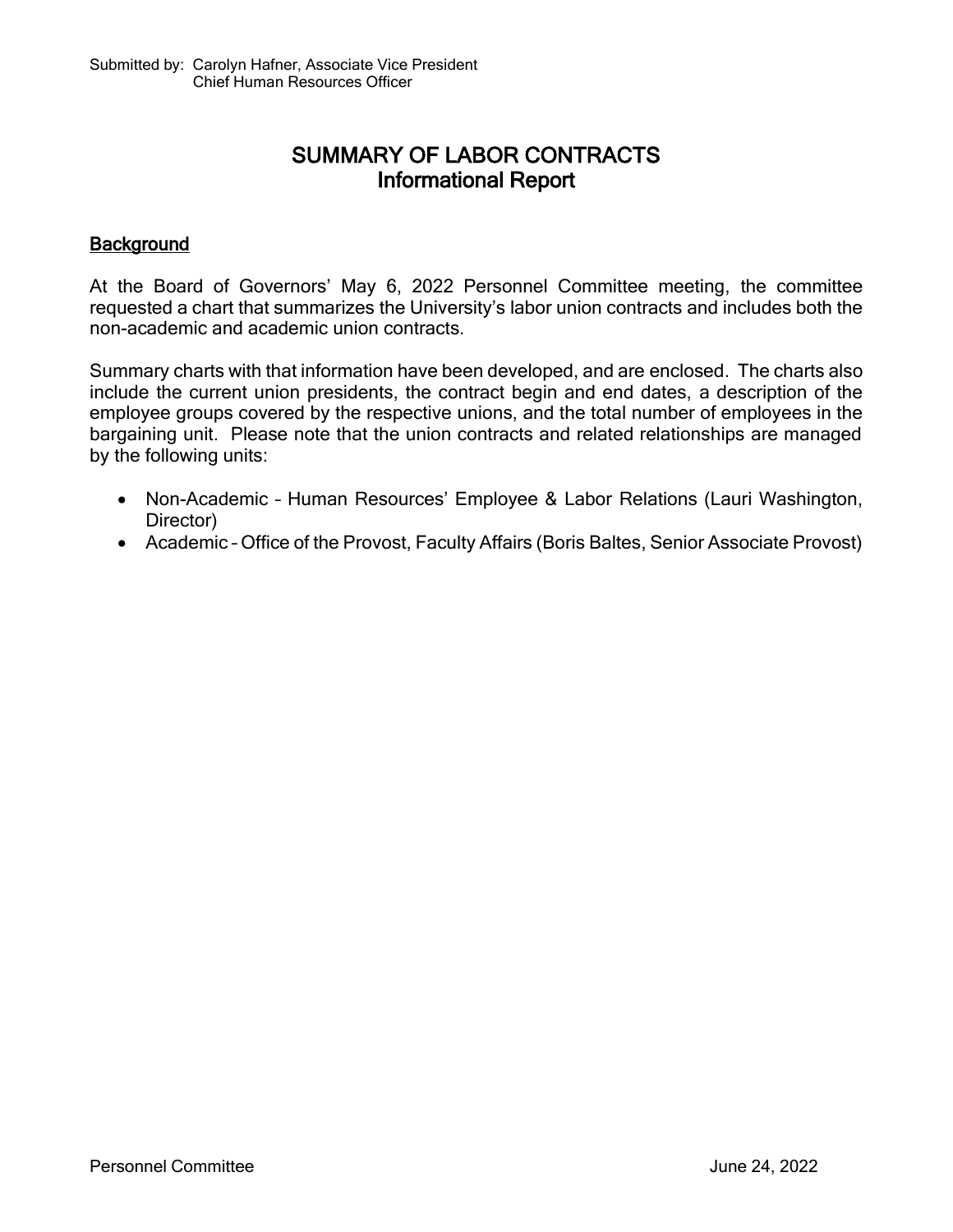| <b>Bargaining Unit</b>                                                                      | <b>Union</b><br><b>President</b>                   | <b>Contract</b><br><b>Begin Date</b> | <b>Contract</b><br><b>Expiration</b><br><b>Date</b>                                                                                      | <b>Employee Members</b>                                                                                                                                                                                                         | # of<br><b>Employees</b> |  |  |  |  |
|---------------------------------------------------------------------------------------------|----------------------------------------------------|--------------------------------------|------------------------------------------------------------------------------------------------------------------------------------------|---------------------------------------------------------------------------------------------------------------------------------------------------------------------------------------------------------------------------------|--------------------------|--|--|--|--|
| <b>Non-Academic Unions</b>                                                                  |                                                    |                                      |                                                                                                                                          |                                                                                                                                                                                                                                 |                          |  |  |  |  |
| <b>Staff Association</b><br>- UAW                                                           | Saundra<br>Sumner                                  | August 1,<br>2021                    | July 31,<br>2024                                                                                                                         | <b>Clerical Staff:</b><br><b>Accounting Assistants,</b><br>Secretaries, Mailroom<br>Controllers, Office Services<br>Clerks, Receptionists, HR<br>Administrators,<br>Shipping/Receiving Clerks,<br><b>Program Records Clerks</b> | 282                      |  |  |  |  |
| International<br>Union of<br>Operating<br>Engineers<br>(IUOE)                               | Maureen Kemp<br>(Chief<br>Steward)                 | October 1,<br>2020                   | December<br>31, 2022                                                                                                                     | Engineers                                                                                                                                                                                                                       | 52                       |  |  |  |  |
| <b>AFSCME</b>                                                                               | <b>Ulanda Fields</b>                               | October 1,<br>2021                   | September<br>30, 2022                                                                                                                    | Custodians, Groundskeepers,<br>Parking Attendants, Lab Animal<br>Techs                                                                                                                                                          | 172                      |  |  |  |  |
| UniteHERE                                                                                   | <b>Wanda Dukes</b><br>(External<br>Representative) | July 1, 2021                         | June 30,<br>2024                                                                                                                         | Janitors                                                                                                                                                                                                                        | 18                       |  |  |  |  |
| Service<br>Employees<br>International<br>Union (SEIU)                                       | Sherri Vaughn                                      | New contract<br>being<br>negotiated  | Last<br>contract<br>ended<br>January 30,<br>2022<br>Operating<br>under<br>contract<br>extension<br>through June<br>30, 2022              | Custodial & Landscape<br>Supervisors                                                                                                                                                                                            | 12                       |  |  |  |  |
| Michigan<br>Building &<br>Construction<br><b>Trades Council</b><br>(Trades/Team<br>Leaders) | Patrick Devlin<br>(External<br>Representative)     | New contract<br>being<br>negotiated  | February 5,<br>2021<br>Trades being<br>discussed as<br>part of FP&M<br>restructuring<br>$plan -$<br>extended<br>through June<br>30, 2022 | Painters, Plumbers, Carpenters,<br>Pipefitters                                                                                                                                                                                  | 29                       |  |  |  |  |

## **Summary of Labor Union Contracts As of June 1, 2022**